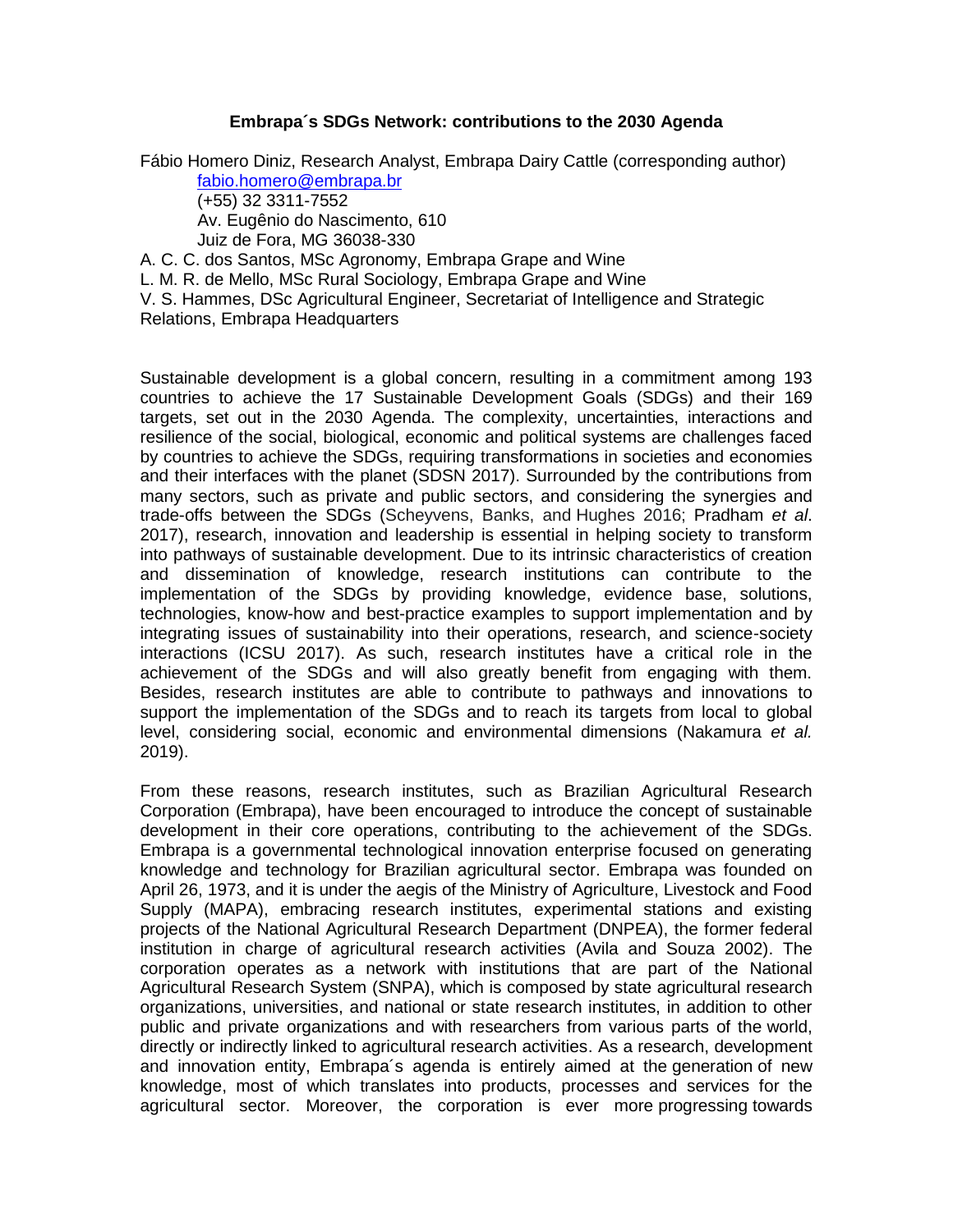increasing the competitiveness and sustainability of agriculture with high-quality studies, actions, and information. Embrapa also generates information that contributes to the formulation and implementation of policies in areas that are relate to respond to the demands from Brazilian agriculture while anticipating and facing the challenges of the future (Embrapa, n.d.).

Currently, Embrapa has 9,545 employees in total, being 2,444 researchers (about 87% PhD), distributed in 46 research centers spread throughout the country (Embrapa, n.d.). The research centers are clustered according to products (dairy cattle, grape and wine, cassava and fruits, coffee, cotton, beef cattle, fisheries and aquaculture, goat and sheep, maize and sorghum, rice and beans, swine and poultry, soybean, vegetables and wheat); ecoregions (Western agriculture, Eastern Amazon, Western Amazon, Temperate agriculture, Semiarid agriculture, Roraima, Rondônia, Pantanal, Mid-North, cocais, coastal tablelands, Brazilian Cerrados (savannah), Southeast livestock, Southern livestock Amapá and Acre), and themes (agricultural informatics, agrosilvopastoral, agroenergy, agrobiology, environment, tropical agroindustry, territorial intelligence, instrumentation, genetic resources and biotechnology, forestry and food agroindustry) .

Since its foundation Embrapa has taken on the challenge to develop a genuinely Brazilian model of tropical agriculture and livestock to overcome the barriers that limited the production of food, fiber, and fuel in the country. The importance of agriculture to achieve the SDGs in Brazil is even greater, considering the extension of the areas occupied with crops, forests and pastures, the expressive contingent of agribusiness producers, workers and family farmers involved in agriculture and the relevance of the sector for economic development and welfare improvement of the population (Figure 1).



Figure 1: Gross Value of Brazilian Agricultural Production in 2018, according to the main products. Source: Embrapa 2018.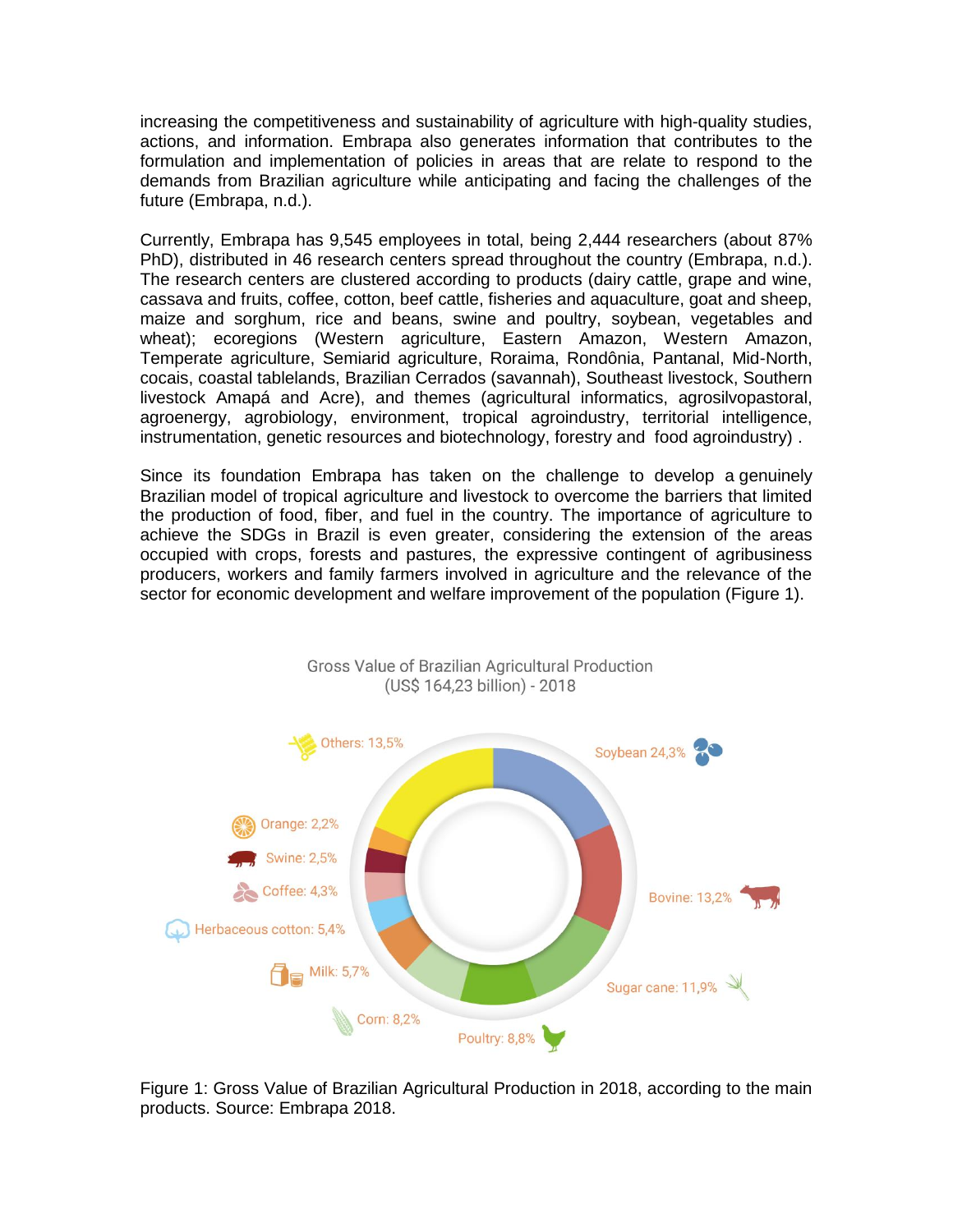The contributions of research and development to the Brazilian agriculture are remarkable, being the country one of the most efficient in the planet. For instance, a wide area of formerly degraded *Cerrado* (savannah) lands has been incorporated into production systems; a region that now accounts for nearly 50% of national grain production. The country has quadrupled the beef and swine supply and increased the poultry supply (Embrapa, n.d.). These are some of the achievements that took the country from the condition of basic food importer in 70`s to one of the world's largest food producers and exporters nowadays (Table 1).

Table 1. Brazilian world ranking of some products, according to production – 2018 (Source: FAO 2019)

| Product      | Production           | World ranking   |
|--------------|----------------------|-----------------|
| Soybean      | 120.8 million tonnes | 1st             |
| Sugar        | 30.5 million tonnes  | 2 <sub>nd</sub> |
| Beef meat    | 9.9 thousand tonnes  | 2 <sub>nd</sub> |
| Corn         | 80.7 million tonnes  | <b>2rd</b>      |
| Poultry meat | 13.9 thousand tonnes | $A^{\text{th}}$ |
| <b>Milk</b>  | 35.4 million tonnes  | 5 <sup>th</sup> |
| Pork         | 3.6 thousand tonnes  | 6 <sup>th</sup> |

In turn, the most obvious linkages between agriculture and SDGs goals consider food production and nutrition, health and poverty, and among agriculture, natural resources, clean energy and climate change. Moreover, the links and contributions of agriculture to the reach of other SDGs are also undeniable. In this way, reflecting and acting in the development of the 2030 Agenda is an obligation and an opportunity for Embrapa (Hammes *et al.* 2018).

Considering the specificities and complexities of Brazilian society and the commitment of the country to reach the SDGs, the Presidency of the Republic established the governance of them by setting up the [National Commission for the Sustainable](http://www4.planalto.gov.br/ods/menu-de-relevancia/comissao-ods)  [Development Goals](http://www4.planalto.gov.br/ods/menu-de-relevancia/comissao-ods) (NCSDG) in 2016, whose structure is presented in Figure 2.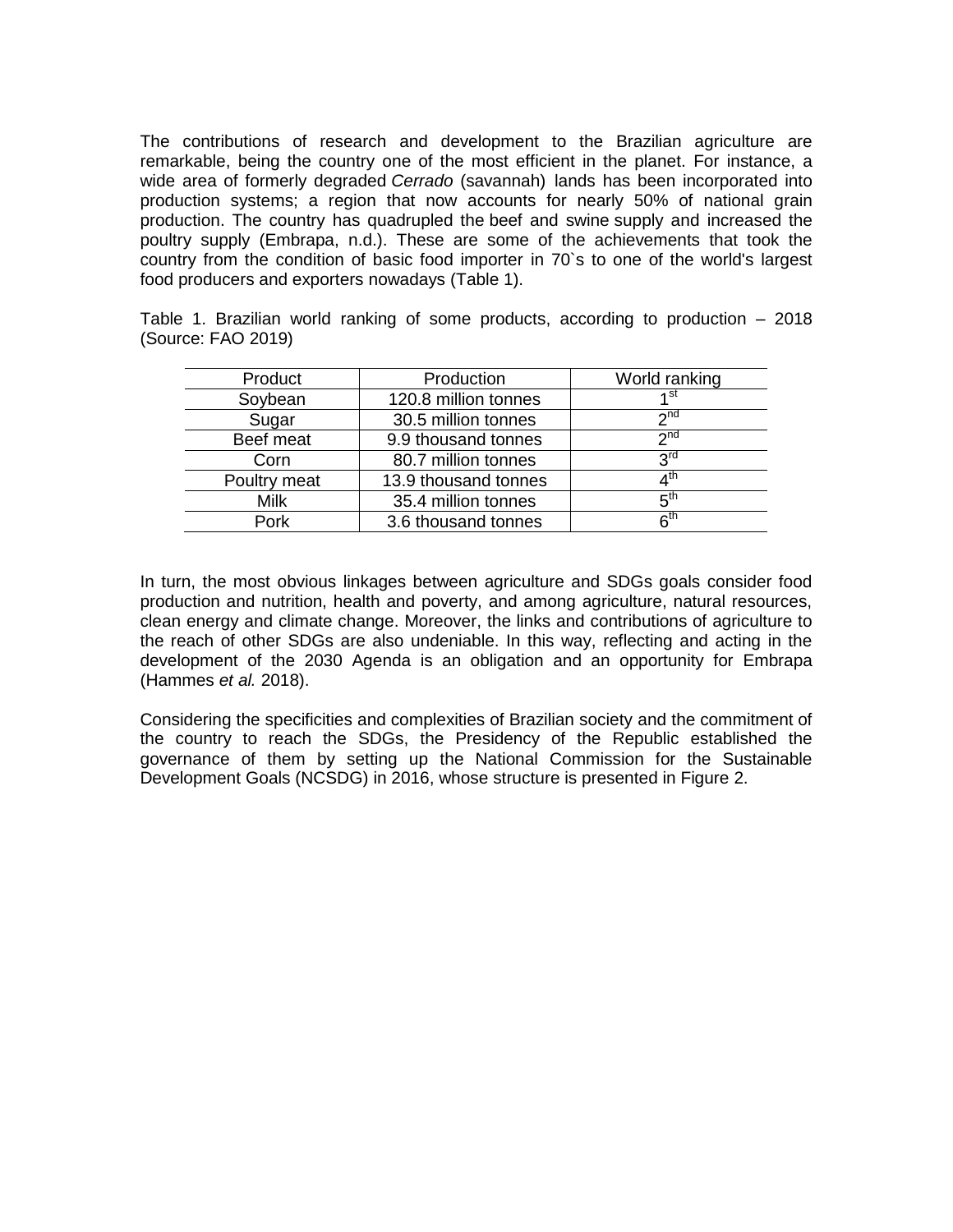

Figure 2. The structure of the National Commission for the SDGs. Source: (Hammes *et al.* 2018).

Previously to the official launch of the NCSDG, the Secretariat of Government (SEGOV) and the Ministry of Planning, Development and Management (MP) proposed that all ministries validate a proposal for alignment with the 17 goals, 169 targets and 241 UN indicators and the 54 programs, 303 goals, 1,132 targets and 3,094 initiatives of the [2016-2019 Pluriannual Plan \(PPA\) of the federal government.](http://www.planejamento.gov.br/assuntos/planeja/plano-plurianual)

In light of the agricultural vocation of Brazilian society, the MAPA created the [Commission on Sustainable Development of Agribusiness \(CSDA\)](http://pesquisa.in.gov.br/imprensa/jsp/visualiza/index.jsp?jornal=1&pagina=5&data=05/09/2016) (BRAZIL, 2016), which is composed of working groups (WGs) – one of them is SDG – with representatives from MAPA agencies, such as Embrapa and National Supply Company (CONAB).

In order to institutionalize Embrapa efforts towards the 2030 Agenda, the Executive Board has appointed out an internal working group for the SDG (WG-SDG/Embrapa). The steps – from the MDGs design to the consolidation of CNOSD, with the involvement of Embrapa, the fulfillment of the demands of the Court of Audit of the Union (TCU) and the MAPA performance – are represented by means of a timeline, in Figure 3.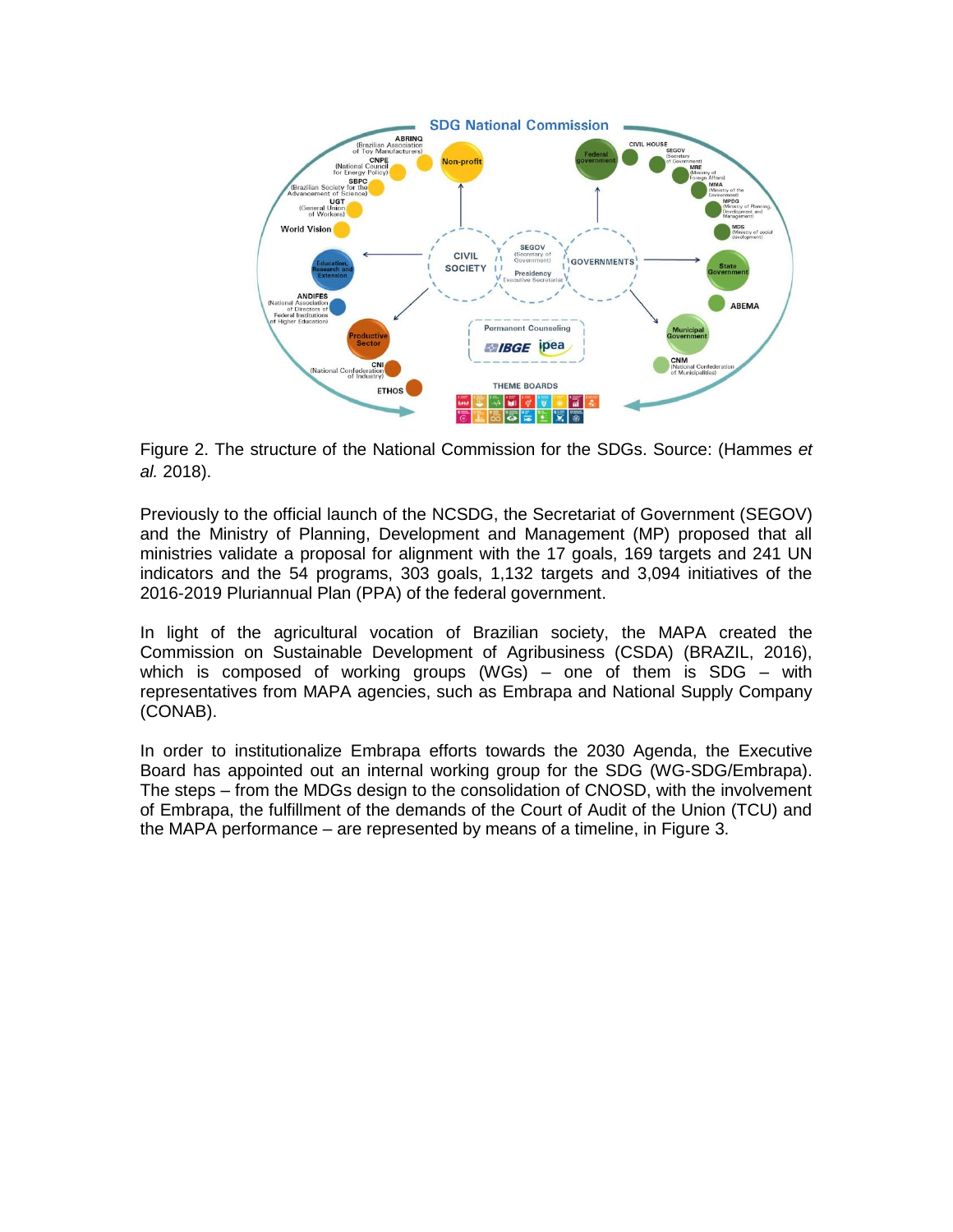

Figure 3. Timeline of the actions of Embrapa in the context of the Sustainable Development Goals (SDG). Source: (Hammes *et al.* 2018)

Embrapa has used some strategies in the structuring of its contributions to reach the SDGs and its targets, through agricultural innovation. The corporation has aligned the actions/themes of research, development and technology transfer related to the institutional planning of the VI [Embrapa Master Plan \(VI EMP\)](https://www.embrapa.br/plano-diretor) (Embrapa 2015) and the PPA 2016-2019. The analyzes, carried out in 2017, made it possible to observe that, by generating knowledge and technological assets for the sustainability of Brazilian agriculture, Embrapa contributes directly and indirectly to all 17 SDG. The five impact axes (Figure 4) of the VI EMP have clear alignment with all SDG. The impact axes refer to the main transformations that Embrapa expects to leverage in agriculture and Brazilian society within the period of 2014-2034.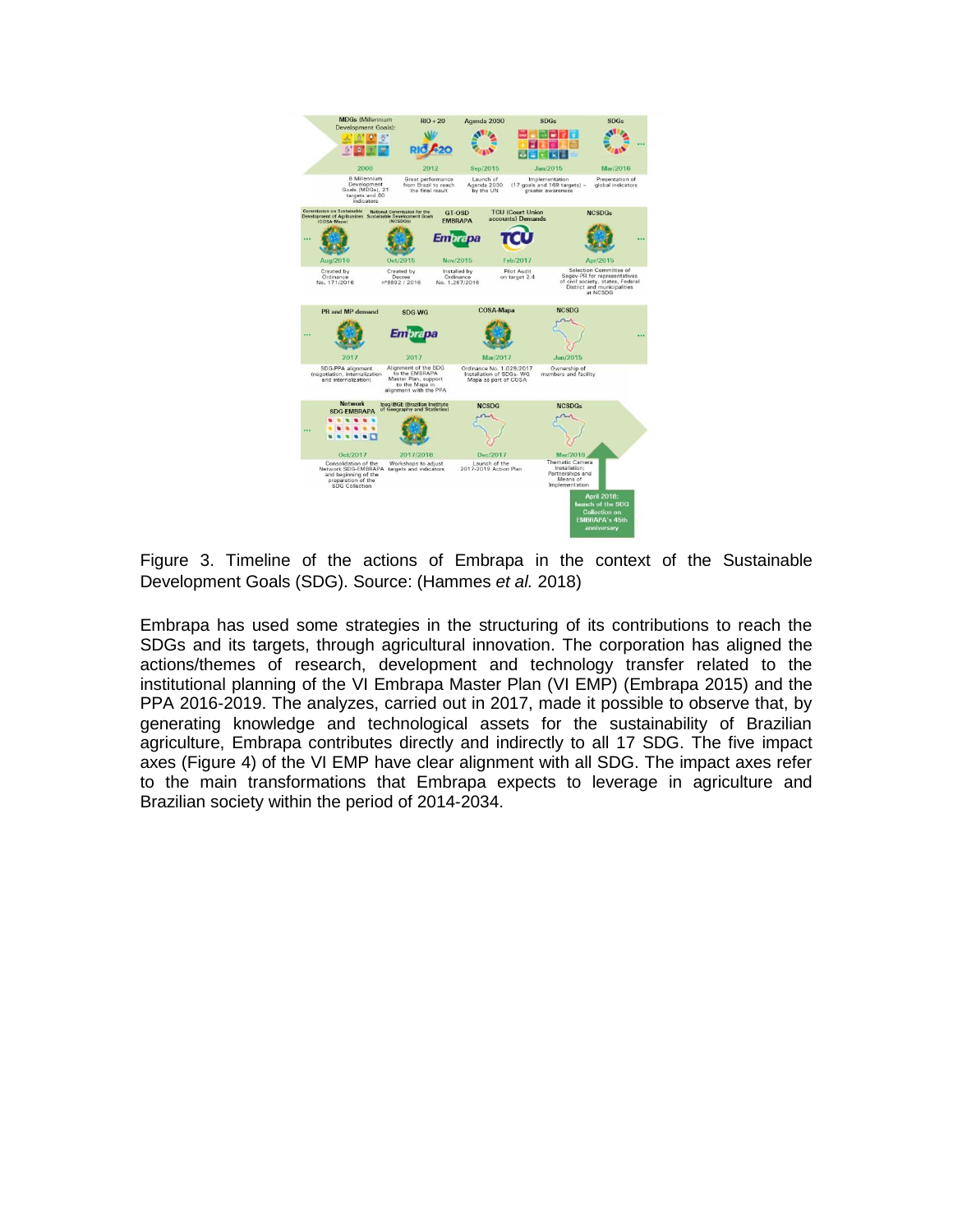

Figure 4. Alignment between the Impact Axes of the VI Embrapa Master Plan and the SDGs. Source: Embrapa 2017.

Considering that the MAPA has many programs within its scope, the WG-SDG/Embrapa aligned the SDGs targets based on the [Program o](http://www.agricultura.gov.br/acesso-a-informacao/acoes-e-programas/ppa/programa-2042)f Research and Innovations for Agriculture and the [Program](http://www.mma.gov.br/images/arquivos/acesso_informacao/Acoes%20e%20Programas/3.1_Mudanca_do_clima_2050.pdf) of Climate Change, in which the corporation has responsibilities and activities. The selection of the relevant targets within each SDG, was done by cross-referencing the SDGs targets and the goals and initiatives of those Programs, considering the potential of agricultural research contributions to the SDG by 2030. The crossing results were categorized into three priority levels according to the direct or indirect performance of Embrapa, as follows:

- Perspective of direct acting of Embrapa without dependence of other institution.
- Perspective of Embrapa performance depending on interaction with the MAPA and/or other actors in the agricultural sector.
- Indirect action of the corporation depends on interaction with other institution/actors outside the agricultural sector.

The results (Figure 5) shows that there is great interface in terms of alignment, since actions and potential contributions of Embrapa cover all 17 SDGs and 76 of the 169 targets (45% of the targets of the 2030 Agenda).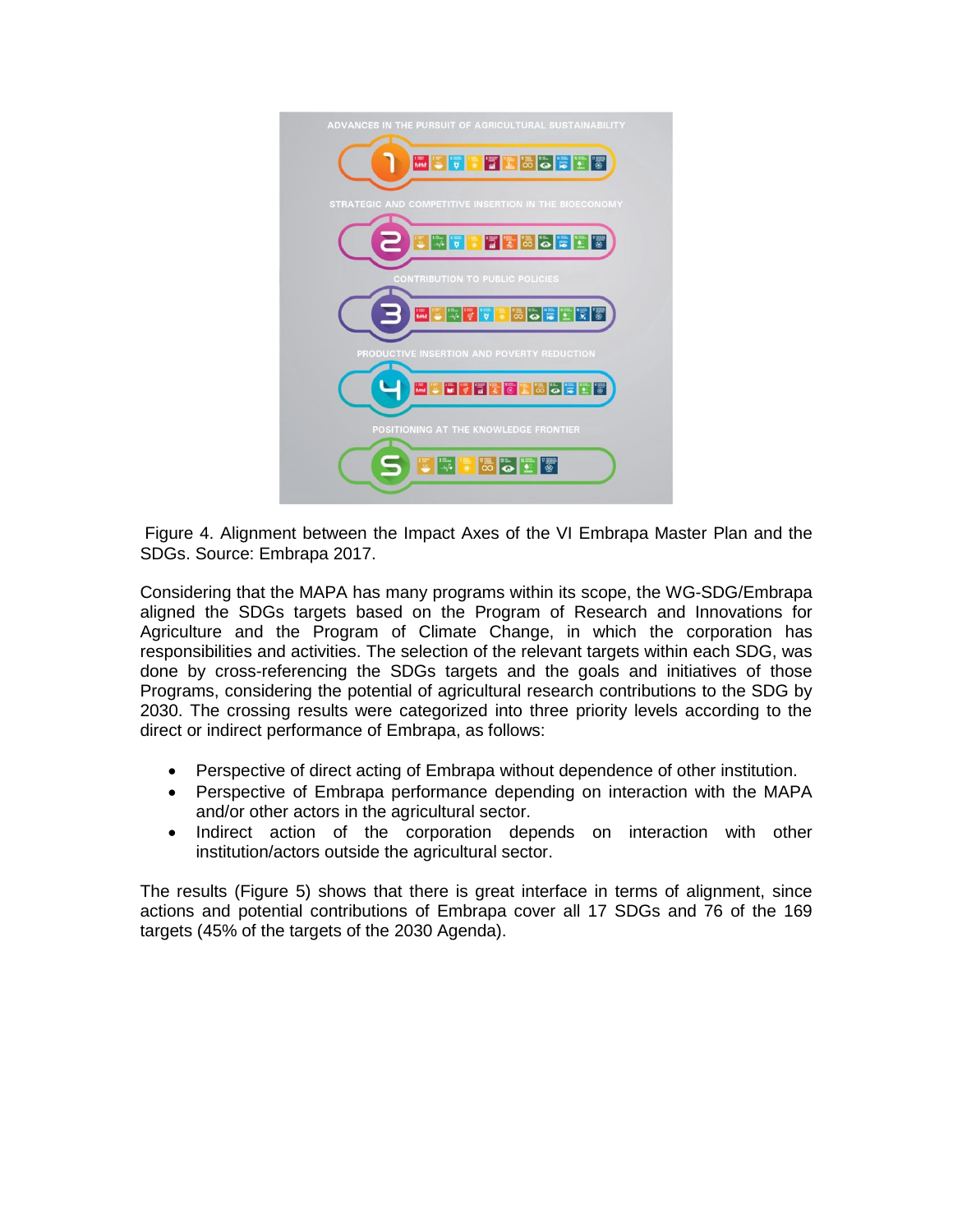

Figure 5**.** Relative amount of targets of each SDG with contribution from Embrapa´s initiatives.

After that, accomplished in a 20-hour workshop, which was attended by 24 researchers and analysts, in a first round, 670 contributions from Embrapa were identified to reach the 76 selected targets of all SDGs. The contributions were clustered in the six categories of results as indicated below:

- Qualification and training Support for the training of undergraduate and graduate students; training and technological updating of multiplier agents from the public extension service or private sector.
- Support to the formulation and/or implementation of policies Identification and prioritization of opportunities and demands related to policies.
- Advancement of knowledge For the development of research solutions that can be applied in agricultural production; impact studies; socioeconomic studies; prospective studies.
- Technological Solutions Development of cultivars; strains/races/types; farming or agricultural inputs; innovation assets; technical-scientific methodologies in R&D, TT or communication; business technology; new technical processes; agroindustrial practices/processes; agricultural practices/processes; improved processes, methodologies or technical studies; agroindustrial products; pretechnological products; prototypes of machinery, equipment and implements; information or analysis systems; software for external customers.
- Maintenance of biodiversity Enrichment and/or conservation of biological collections and germplasm banks; inventories and characterization of genetic and biocultural diversity.
- Institutional development Internal training in strategic areas; corporative image; incremental improvements or technical-administrative processes; corporate or specific software; new organizational and/or managerial processes; improved processes, methodologies or organizational and/or managerial studies.

Most of the contributions were categorized as a technological solution or support to policies, as shown in Figure 6.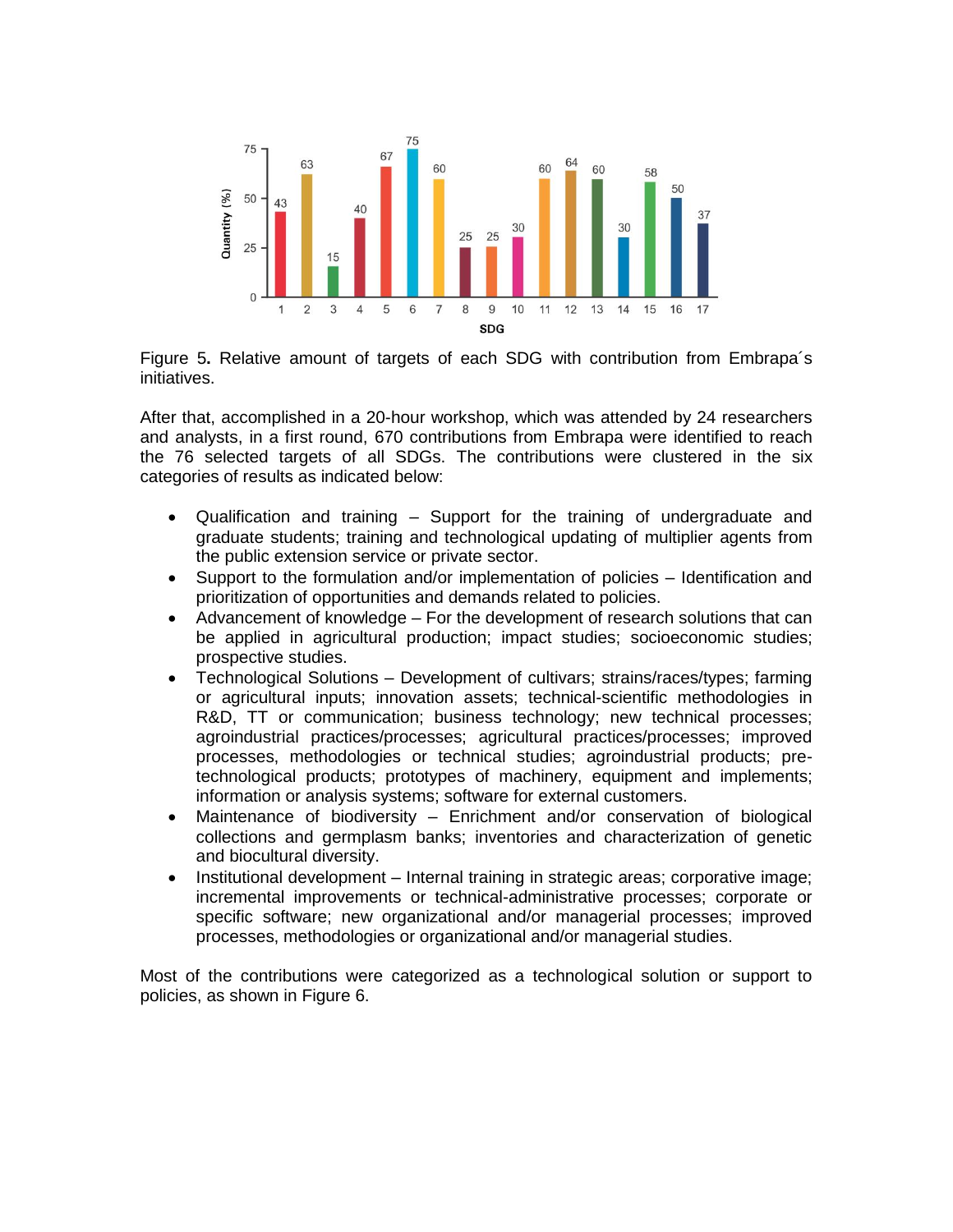

Figure 6. Percentage distribution of contributions from Embrapa to the SDG collected in the workshop, by category of result. Source: Hammes *et al.* 2018

Some contributions from Embrapa and partners are already available in the SDG Partnership Platform from UN as shown in table 2.

Table2. Contributions from Embrapa and partners in the UN SDGs Partnership Platform. Source: SDG 2019.

| Embrapa's Research<br><b>Center</b>                            | <b>Selected practice</b>                                                                                                                                                                                                          | <b>SDGs</b>                                      |
|----------------------------------------------------------------|-----------------------------------------------------------------------------------------------------------------------------------------------------------------------------------------------------------------------------------|--------------------------------------------------|
| <b>Food Agroindustry</b>                                       | Good practices for food loss and waste reduction                                                                                                                                                                                  | 1. 2 and 12                                      |
|                                                                | Food biofortification, providing health to Brazilian meals                                                                                                                                                                        | 1, 2, 3, 4, 5, 6, 7, 8,<br>10, 12, 13, 15 and 17 |
| Goats and Sheep                                                | Center of intelligence and market for goats and sheep in Brazil                                                                                                                                                                   | 1, 2, 5, 8, 11 and 17                            |
|                                                                | Participative assessment of local maize varieties used by farmers to cope with Brazilian semiarid                                                                                                                                 | 1, 2, 8, 9 and 13                                |
| Cocais                                                         | Good practices of interaction with female workers of Babassu coconut breaking activities from the<br>state of Maranhão, Brazil                                                                                                    | 2, 5, 8, 9, 10, 12 and<br>15                     |
| Forestry                                                       | Agroforestry systems for the conservation of Brazil southern Atlantic Forest                                                                                                                                                      | 2 and 15                                         |
|                                                                | Roads with Araucarias                                                                                                                                                                                                             | 15                                               |
| Southern Livestock                                             | "Balde Cheio" Programme - Full Bucket a farmer-oriented programme of intensifying dairy farming<br>systems in Brazil                                                                                                              | 1, 2 and 8                                       |
| Wheat                                                          | Improvement of food quality and income generation with wheat products                                                                                                                                                             | 1, 2, 5 and 8                                    |
|                                                                | Improving crop-livestock integration systems with dual-purpose wheat for smallholder farmers                                                                                                                                      | 2                                                |
|                                                                | Realizing no-till system in the subtropical regions of Brazil                                                                                                                                                                     | 2 and 15                                         |
|                                                                | Biological control of wheat aphids with parasitoids                                                                                                                                                                               | $\overline{2}$                                   |
| Secretariat of Intelligence<br>and Strategic Affairs<br>(SIRE) | SDG Collection - Good practice of co-creation and dissemination of institutional contributions to the<br>fulfillment of 17 SDG and agricultural research and innovation for Peace, People, Planet, Prosperity<br>and Partnerships | all 17                                           |
|                                                                | <b>SDG Network</b>                                                                                                                                                                                                                | all 17                                           |
| <b>With Partners</b>                                           | CGIAR Challenge Program: biofortified crops for improved human nutrition                                                                                                                                                          |                                                  |
|                                                                | CGIAR Challenge Program: 'Water and Food'                                                                                                                                                                                         |                                                  |
|                                                                | CGIAR Partnership Challenge Program: 'Unlocking genetic diversity in crops for the resource-poor'                                                                                                                                 |                                                  |
|                                                                | Globally important ingenious agricultural heritage systems (GISHS)                                                                                                                                                                |                                                  |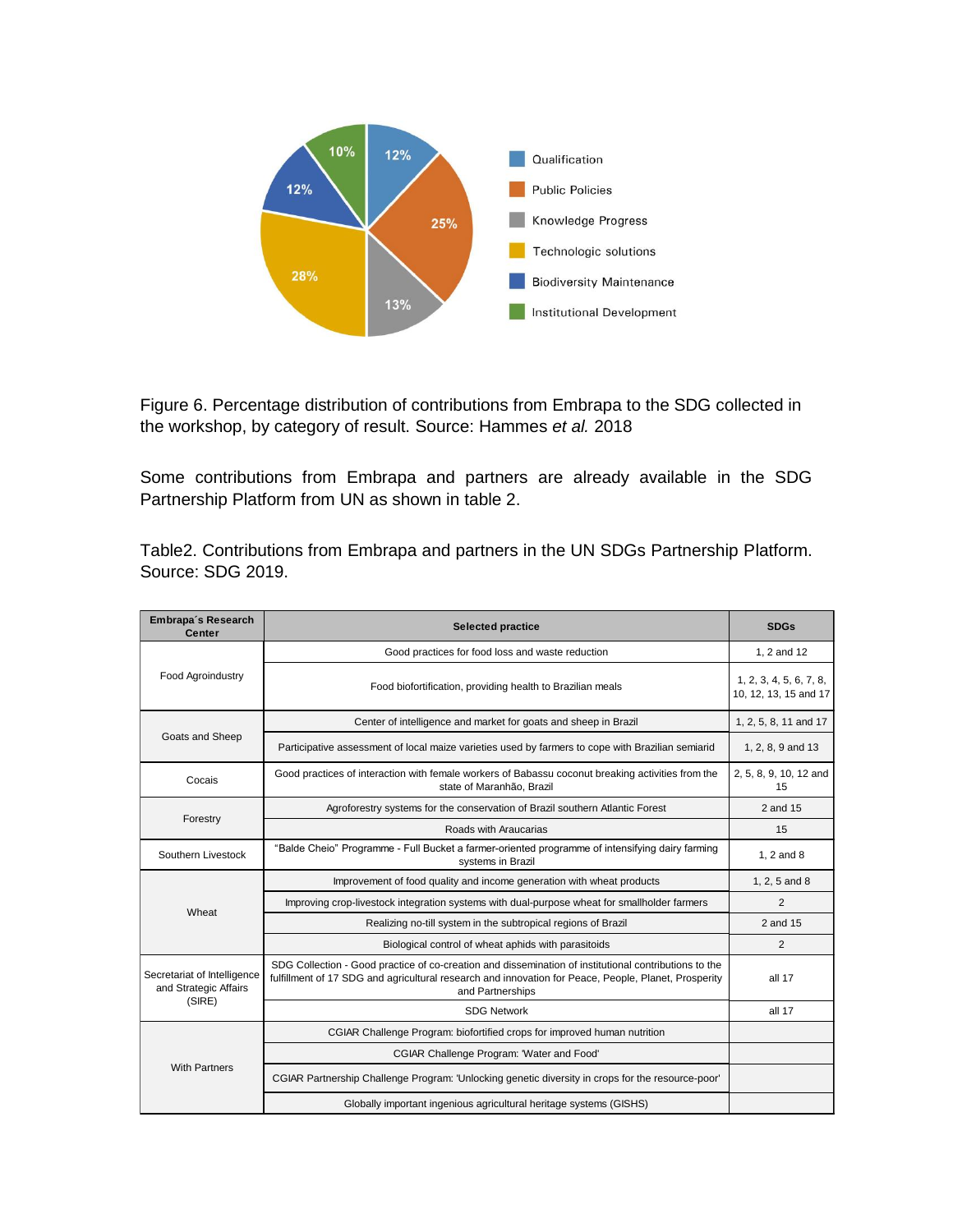According to the broad scope of the 2030 Agenda captured by the [5 P´s, \(People,](https://nacoesunidas.org/pos2015/agenda2030/)  [Prosperity, Planet, Partnership and Peace\)](https://nacoesunidas.org/pos2015/agenda2030/) and to provide a systemic view, those contributions were classified as proposed by Wollaert (2016). In this classification, 60% of the 76 selected by the WG-SDG/Embrapa, are related to the dimensions Planet (34%) and People (26%) and encompass 10 of the SDGs. The remaining 40%, in which Embrapa provides contributions, relate to Partnership, Prosperity and Peace, encompass 7 SDGs (Figure 7).



Figure 7. Distribution of Embrapa´s contributions to the 5 P´s, considering the 76 targets selected by the WG-SDG/Embrapa. Source: Hammes *et al.* 2018

Successively, to internalize the 2030 Agenda within the corporation, it was created a collaborative network, materialized by a virtual community the so-called SDG-Network/ Embrapa. Currently, the network has 637 participants, spread out in all research centers. Structuring the SDG-Network/Embrapa allowed the corporation to introduce and deepen the debate about the SDGs, its targets and the 2030 Agenda. In addition, the SDG-Network/Embrapa elaborated prototypes of e-books and published a collection with 18 e-books, within four months. Considering the 17 SDGs and the 76 targets earlier selected, the e-books addressed samples of the contributions of Embrapa to each one, from 670 contributions previously mentioned. Another e-book, depicted, step by step, the approach and the method applied to organize and to internalize the SDGs at corporation level, showing the background and the strategies adopted by the corporation to provide to Brazilian society an overview of the contributions of Embrapa to the 2030 Agenda within the scope of the commitments of the country.

The developed process of the establishment of the SDG-Network/Embrapa was based on PGMacro method, the so-called 'Macroeducação', which is a participatory planning and cooperative management method that helps the establishment of a co-governance building by the collective, focusing on people and outcomes, developed by Embrapa. The method is based on the perception that complexity is easier noted from different points of view (panoramic and collective vision) and uses several visual artifacts (constructed images, such as drawings, maps, models) as a way of composing circuit relationships between people and their ideas in a creative and interpretive process, creating 'materiality' for joint analysis (Hammes; Arzabe, 2015). It presupposes working in a collaborative and systemic way, that is, with the entire internal community. It is a work methodology conducted by a moderator, based on planned actions, in which three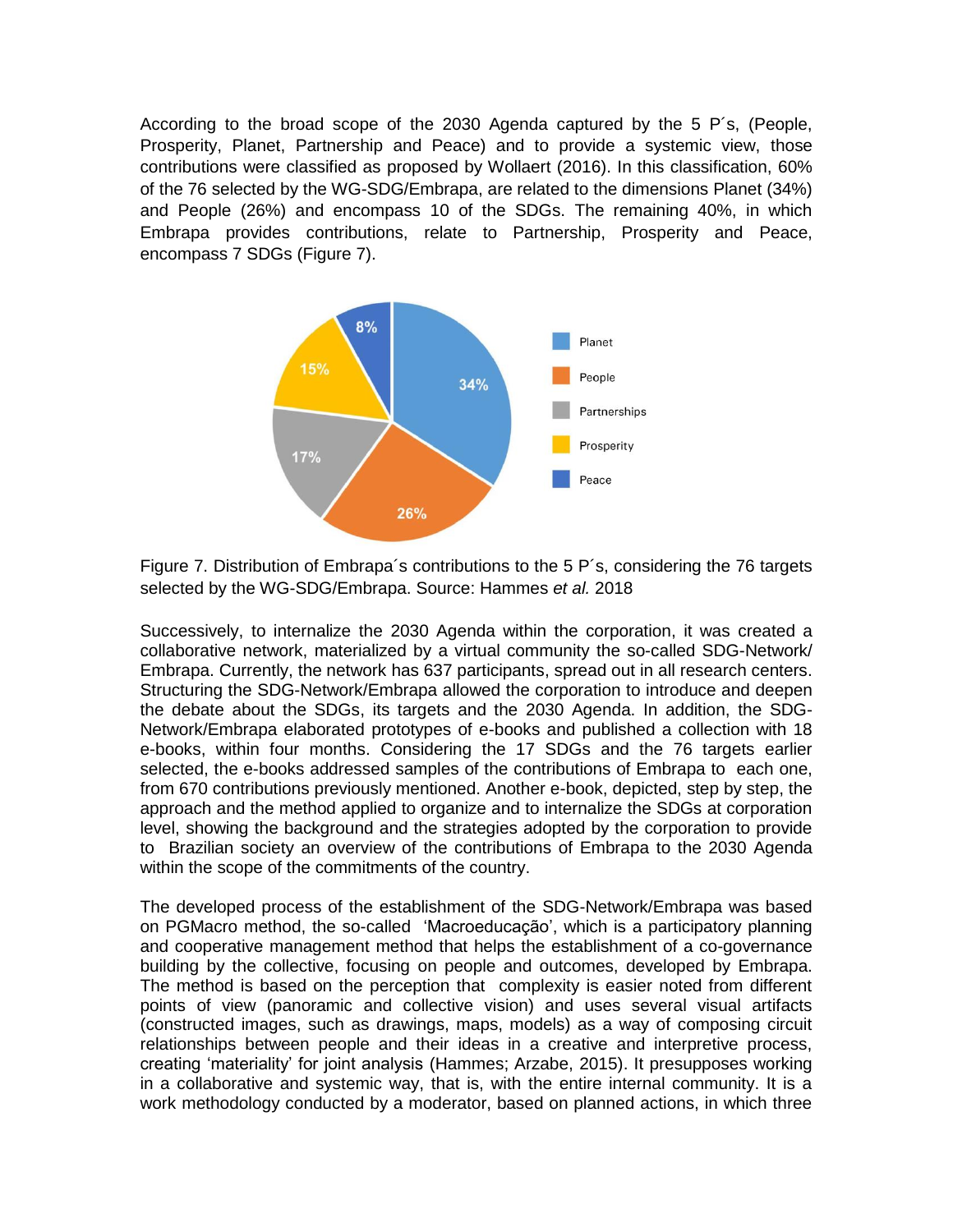assumptions are considered:

- Multilevel training of teams with the future perspective of everyone's involvement acting in the result generation process.
- Creation of space for all in the working environment.
- Participatory planning for the generation of results aligned to the SDGs purposes.

From the alignment of the 17 SDG and the selection of the 76 targets, previously selected by the WG-SDG/Embrapa, the SDG-Network/Embrapa was motivated to answer the question "How does Embrapa contribute to the achievement of the selected targets?" Considering the complexity of the mission of the corporation, this response should be given by researchers and analysts from all the research centers. In the next step, the team of researchers and analysts made a quick survey based on a time cut of the last 10 years, limited to records in the internal systems of easy access to identify the contributions resulting from Embrapa's interaction with its collaborators. The aim was to identify technologies, products, processes and contributions to public policies with potential impact in the 2030 Agenda context.

Considering that the PGMacro consists in planning and implementing the achievement of a result legitimized by a collectivity, in a collaborative way, the management of this process has fulfilled the following steps:

- Ideation of the proposal to create the SDG-Network/ Embrapa based on three pillars: people, work environment and result.
- Responsibility in the multilevel team formation process (coordination, technical editors and authors).
- Reconstruction and expansion of the systemic view on the contributions of the corporation to SDG compliance (elaboration of editorial design by the SDG-Network/ Embrapa and respective selected targets).
- Adequacy in the development of active searches, guided by search system managers, to gather and group possible solutions to problems related to the selected targets, for which the corporation developed solutions with its partnerships.
- Habituation for the effective incorporation of this new way of perceiving the solutions compiled by the teams in the debate, in the organization and summary writing on context, the problems and different ways of contributing, and the future challenges of Embrapa to meet the 2030 Agenda, considering the five P´s: People, Planet, Partnerships, Peace and Prosperity (elaboration of the collection of e-books).

The elaboration of that collection of e-books was the first stage of internalization of SDGs in Embrapa. The SDG-Network/Embrapa intends to expand its activities to all the teams of researchers and analysts, resulting in an institutional strengthening, and then gradually involve all its partnerships in a perspective of the three pillars of sustainability: economic, social and environmental. The process was established in agreement with the following PGMacro indicators:

- **Efficiency in involving the target audience.**
- Efficiency of the process in the creation of adequate work environment and rapid response (response time).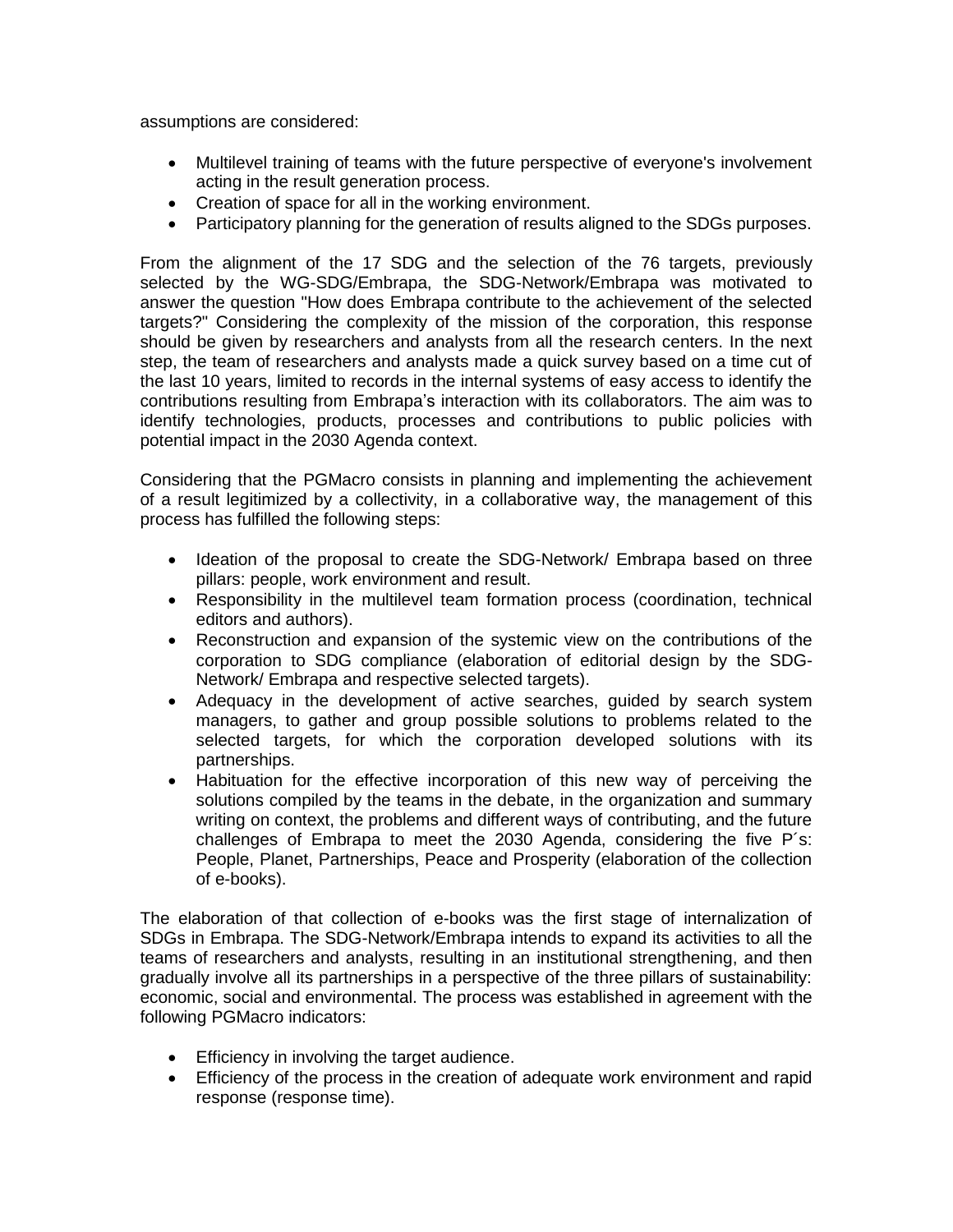**Effectiveness in producing the expected results.** 

Figure 8 shows a synthesis of the process of establishing governance, organization, and outcome/target production of the SDG-Network/Embrapa.



Figure 8. Diagram of the methodology adopted in the process of establishing the governance, organization and production of outcome/targets of the SDG-Network/Embrapa. Source: Hammes *et al.* 2018.

The SDG-Network/Embrapa is a strategy to promote the engagement of the internal community in a productive debate on the solutions already available, those that are underway and the future actions that will contribute to reaching the SDGs. The platform is also a repository of documents and records of actions, providing subsidies for institutional strategic planning. In the endogenous process of internalization of the 2030 Agenda, it is necessary, at first, to sensitize managers, from the highest level of direction to the supervision of the Embrapa research centers, through the researchers/analysts who lead the research actions and transfer of technologies in order to ensure the proper support of actions and individuals particularly inserted in the network.

## Acknowledgment

I would like to thank the German Development Institute that provides the grants to my participation in the ICDS 2019. I am also grateful to the editors of e-book 18 for their support in elaborating this paper. I also thank Embrapa Dairy Cattle for supporting my participation in the conference.

## References

Avila, Antonio Flavio Dias, and Geraldo da Sila e Souza. 2011. "The importance of impact assessment studies for the Brazilian agricultural research system."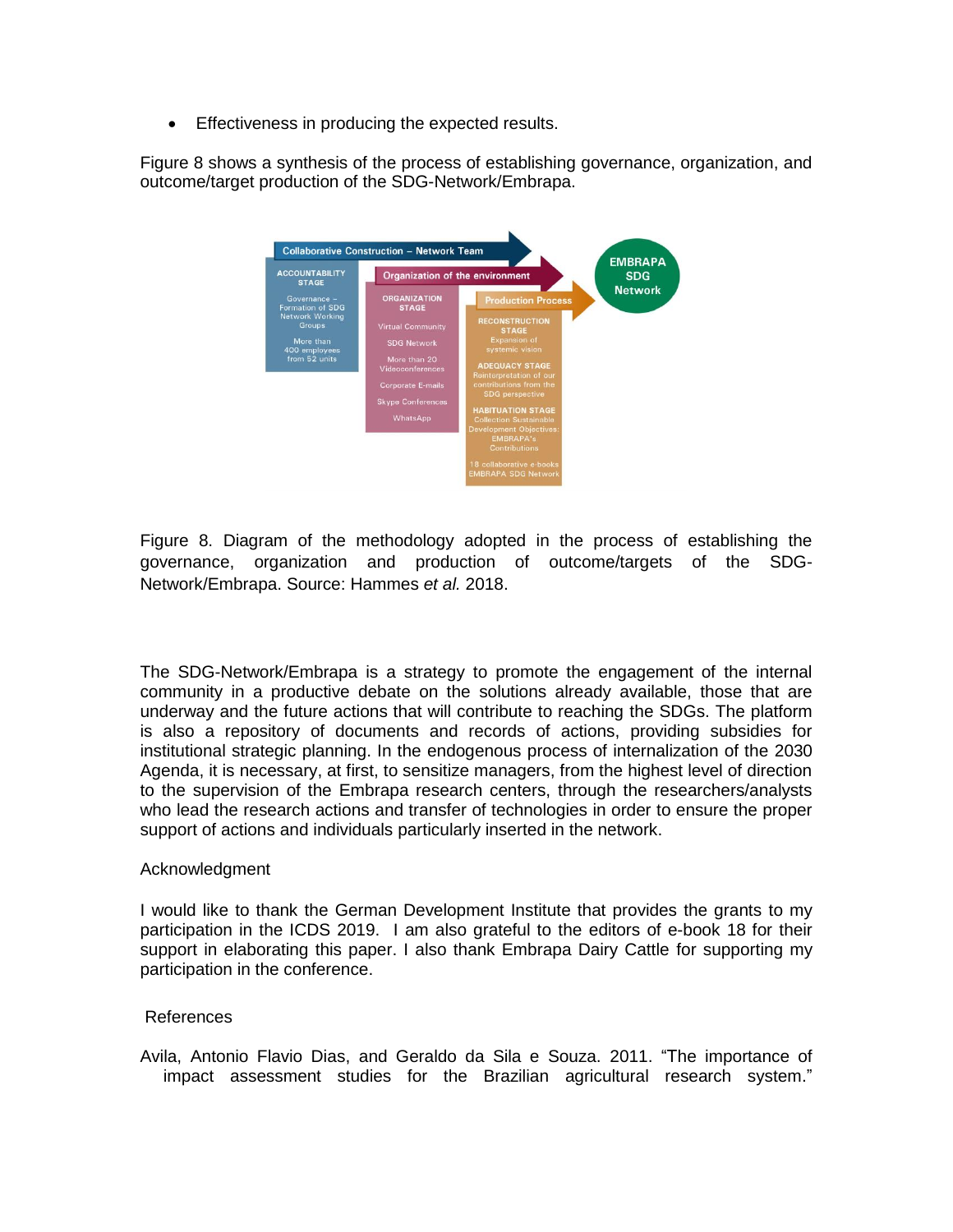https://www.alice.cnptia.embrapa.br/bitstream/doc/1069186/1/Theimportanceofimpact .pdf. Accessed July 19, 2019.

- Embrapa. 2017. Objetivos de desenvolvimento sustentável. Brasília: Embrapa. Ações e campanhas. [https://www.embrapa.br/objetivos-de-desenvolvimento-sustentavel](https://www.embrapa.br/objetivos-de-desenvolvimento-sustentavel-ods/?link=banner-hom)[ods/?link=banner-home.](https://www.embrapa.br/objetivos-de-desenvolvimento-sustentavel-ods/?link=banner-hom) Accessed 19 May 2019.
- Embrapa. n.d. "Research and Development." Accessed July 18, 2019. https://www.embrapa.br/en/pesquisa-e-desenvolvimento.
- FAO. Food Outlook: Biannual Report on Global Food Markets. 2019. Rome: FAO. <http://www.fao.org/3/CA4526EN/CA4526EN.pdf>
- Hammes, Valeria Sucena, Arzabe, Cristina. Inteligência coletiva para o alcance da sustentabilidade: Macroeducação, um método com ênfase na colaboração. Anais do XI Congresso Nacional de Excelência em Gestão, Rio de Janeiro, p. 1-14. 2015.
- Hammes, Valeria Sucena, Daniela Biaggioni Lopes, André Carlos Cau dos Santos, Joanne Régis Costa, and Yeda Maria Malheiros de Oliveira. 2018. *Agricultural research and innovation on the 2030 agenda for sustainable development: contributions of Embrapa and partners*. Brasilia: Embrapa. ePub. [https://www.embrapa.br/objetivos-de-desenvolvimento-sustentavel-ods.](https://www.embrapa.br/objetivos-de-desenvolvimento-sustentavel-ods)
- ICSU. International Council for Science. 2017. "A Guide to "SDG" Interactions: From Science to Implementation". Paris, France: *International Council for Science* (ICSU).
- Nakamura, Masafumi, Pendlebury, David, Schnell, Joshua, & Szomszor, Martin. 2019. Navigating the structure of research on Sustainable Development Goals. Retrieved from Institute for Scientific Information. https://clarivate.com/wpcontent/uploads/dlm\_uploads/2019/03/Navigating-the-Structure-of-Research-on-Sustainable-Development-Goals.pdf. Accessed 18 July, 2019.
- Pradhan, Prajal, Luís Costa Costa, Diego Rybski, Wolfgang Lucht, and Jürgen P. Kropp. 2017. "A Systematic Study of Sustainable Development Goal (SDG) Interactions". *Earth's Future* 5: 1169-1179. doi[:10.1002/2017EF000632.](https://doi.org/10.1002/2017EF000632)
- Saath, Kleverton Clovis de Oliveira, and Arlei Luiz Fachinello. 2018. "Crescimento da demanda mundial de alimentos e restrições do fator terra no Brasil." *Revista de Economia e Sociologia Rural*, *56*(2), 195-212. https://dx.doi.org/10.1590/1234- 56781806-94790560201.
- Scheyvens, Regina, Banks, Glenn., and Hughes, Emma. 2016. The Private Sector and the SDGs: The Need to Move Beyond 'Business as Usual'. *Sust. Dev.*, 24: 371– 382. doi: [10.1002/sd.1623.](https://doi.org/10.1002/sd.1623)
- SDSN Australia/Pacific. 2017. Getting Started with the SDGs in Universities. A Guide for Universities, Higher Education Institutions, and the Academic Sector. *Australia, New Zealand and Pacific Edition*. Melbourne: Sustainable Development Solutions Network